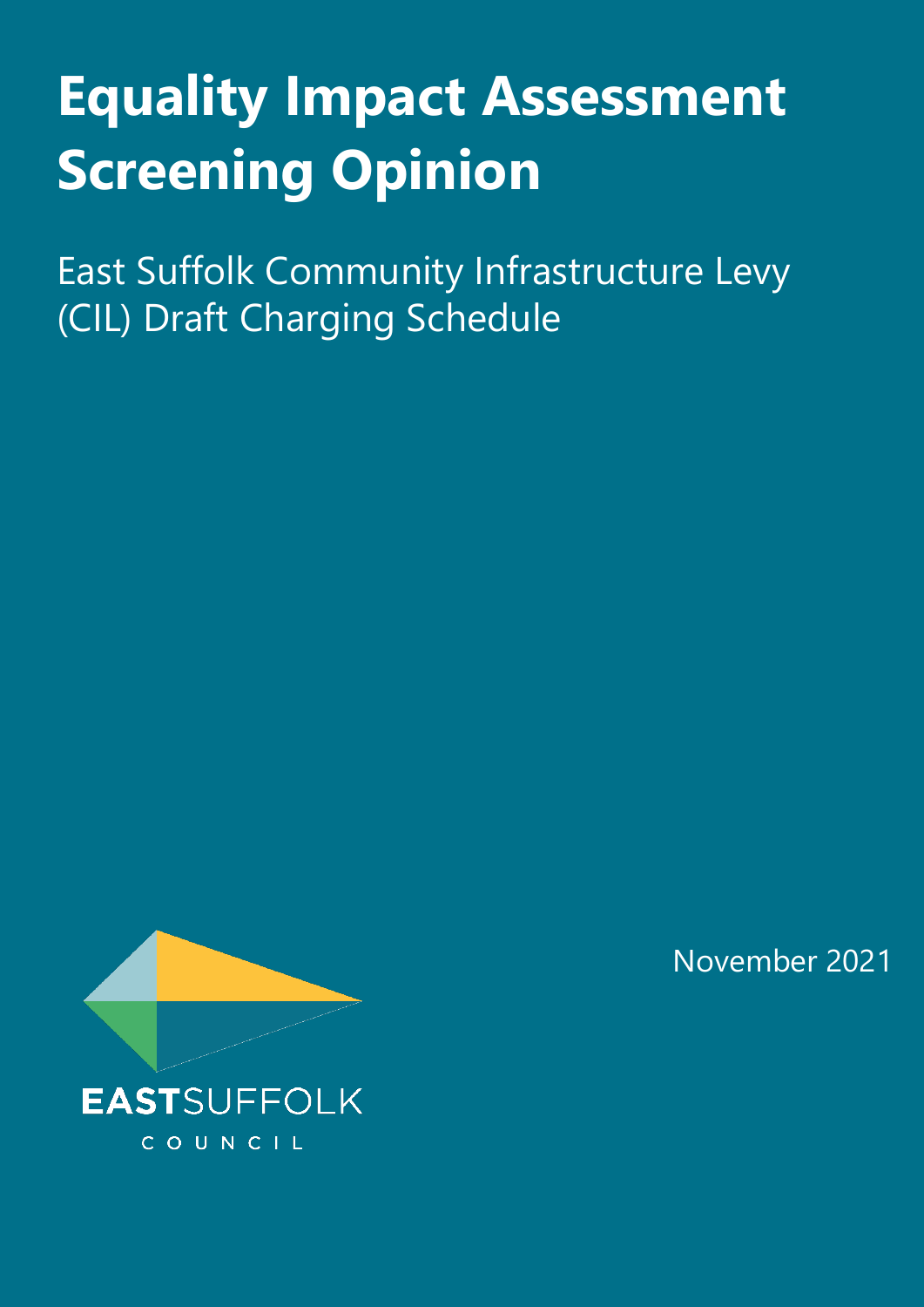# Contents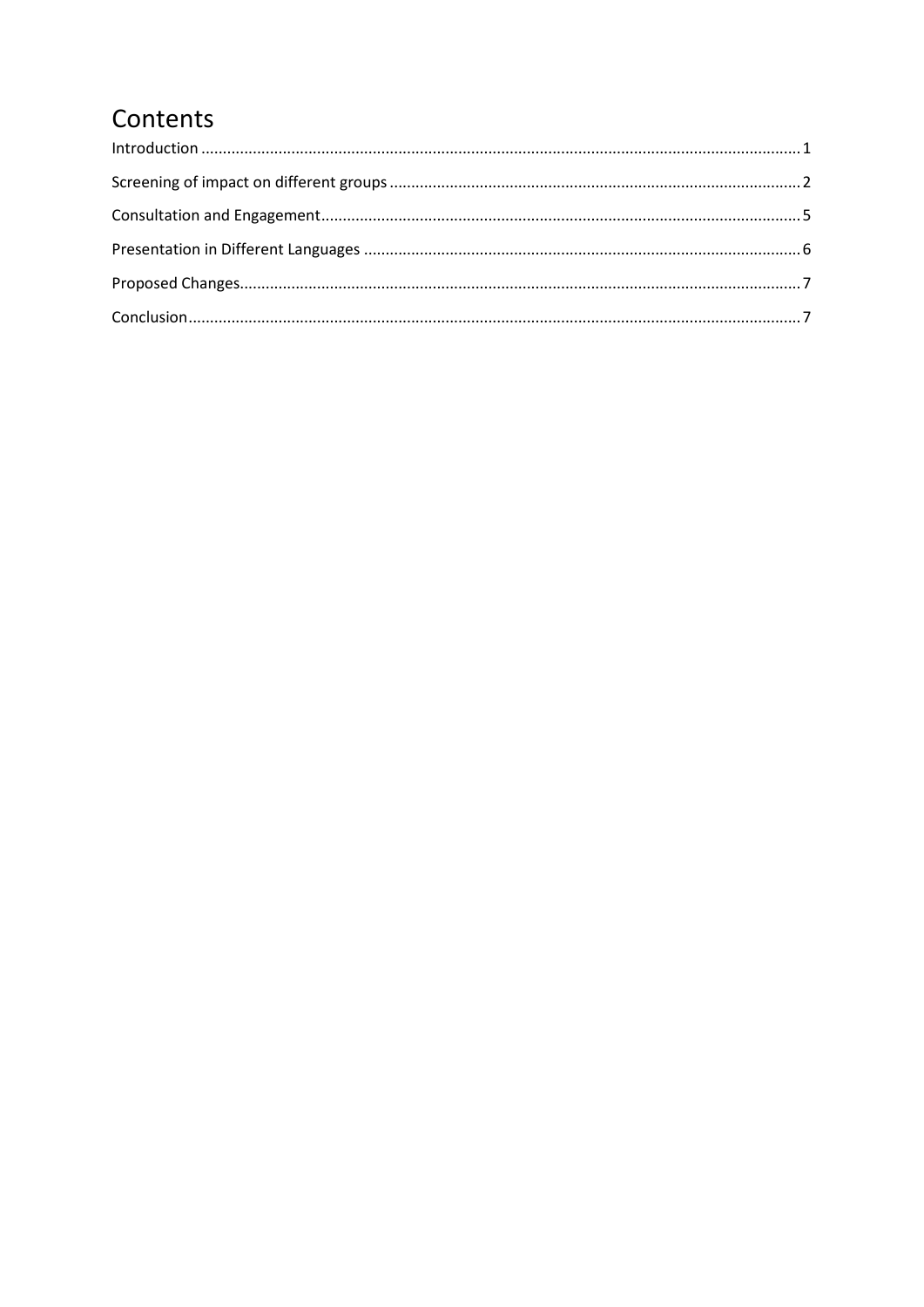#### <span id="page-2-0"></span>Introduction

- 1. It is the Council's duty under the Equality Act 2010 to undertake an Equality Impact Analysis at the time of formulating a decision, drafting a report, designing or amending a policy. This will ensure that the Council is considering and taking positive action where possible to promote access to services for all their communities, including their wider communities. The Equality Impact Assessment Screening Assessment will assess whether there is any impact upon any of the groups with protected characteristics under the Equalities Act, which are listed in the table below. If an adverse impact upon any of these groups is identified, then a full Equalities Impact Assessment will be required.
- 2. The East Suffolk Community Infrastructure Levy Draft Charging Schedule (CIL Charging Schedule) is a charge on development that pays for the cost of infrastructure to support development throughout the District. There are different rates of CIL charge for different types of development. The CIL is a Council programme and so has the potential to impact upon groups that are protected under the Equality Act. Therefore, an Equalities Impact Assessment Screening Opinion is needed. This will enable the Council to ascertain whether there are any negative impacts upon these groups, in which case a full Equality Impact Assessment will be needed.
- 3. There are currently two separate CIL Charging Schedule operating in East Suffolk, firstly in the former Waveney District Council area (which was adopted in 2013) and secondly, in the former Suffolk Coastal District Council area (which was adopted in 2015). A CIL Charging Schedule sets out the levy costs which are required to be made by developers to support the delivery of infrastructure in a specified area, which can be varied by development type and size. It has now been decided to prepare a single CIL Charging Schedule for East Suffolk.
- 4. Viability work has been undertaken to ensure that the East Suffolk Community Infrastructure Levy charging schedule will not impact upon development viability. It also ensures that development will continue to be able to meet policy requirements detailed in the Suffolk Coastal Local Plan and Waveney Local Plan in terms of the delivery of housing for those of different age groups, as well as those with a health problem or disability. The CIL charging schedule also covers issues such as housing size and different types of tenure.
- 5. The adopted Waveney (2019) and Suffolk Coastal (2020) Local Plan set out various housing and other development allocations and requirements, including for (amongst others) i) affordable housing requirements and ii) specialist housing requirements (such as retirement accommodation and care homes). Equalities Impact Assessments were prepared to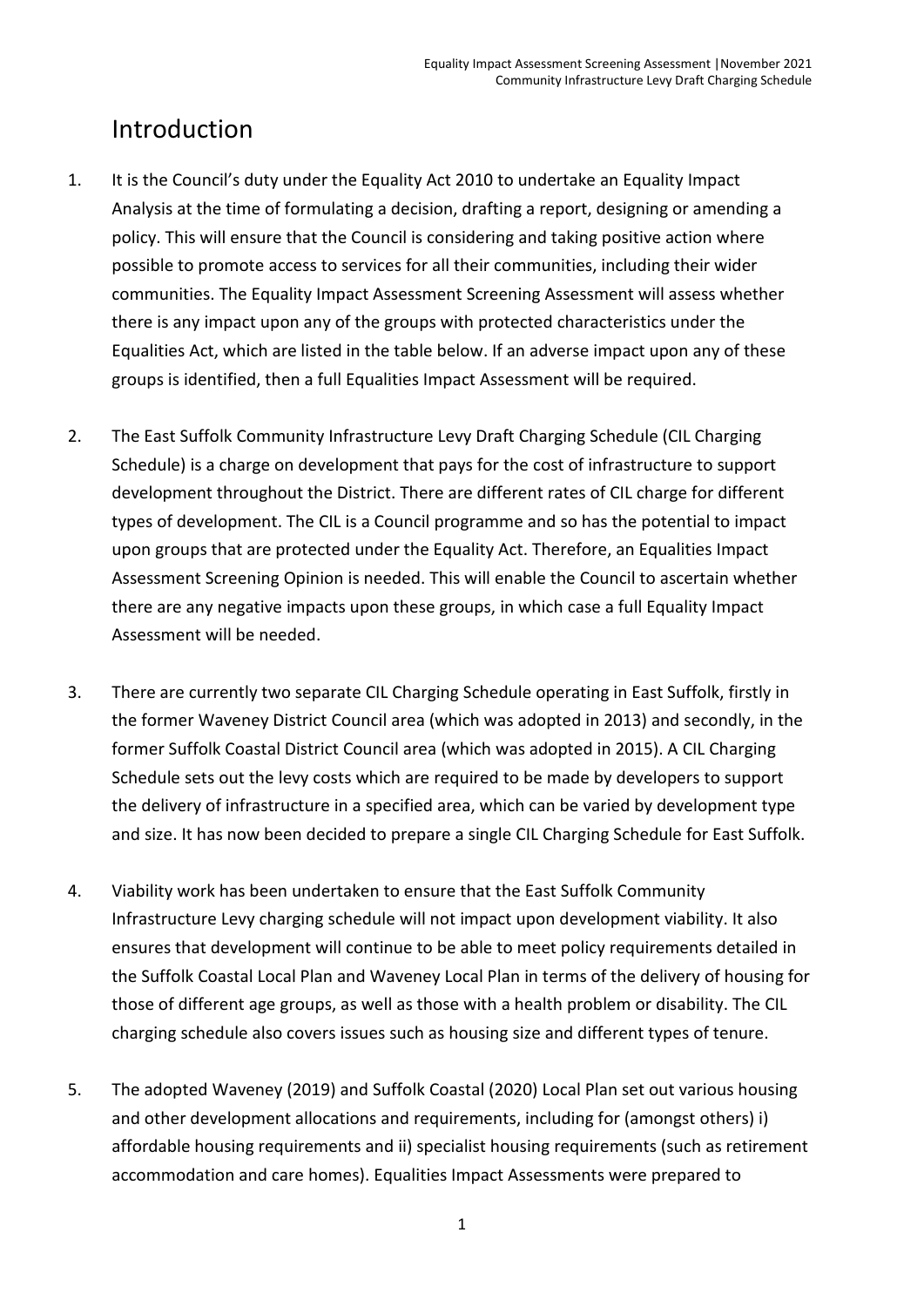accompany both Local Plan documents. Key Local Plan elements such as affordable housing amounts cannot be re-considered during the CIL Charging Schedule preparation process.

6. The Equality Act 2010 lists nine protected characteristics: age; disability; gender reassignment; marriage and civil partnership; pregnancy and maternity; race; religion or belief; sex; sexual orientation. East Suffolk Council has added a tenth characteristic, socioeconomic deprivation, in addition to the nine protected characteristics listed in the legislation. This reflects that pockets of deprivation that exist across East Suffolk.

|   | <b>Groups</b>        | <b>Likely Impact</b>  | <b>Reason for your decision</b>       |
|---|----------------------|-----------------------|---------------------------------------|
|   |                      | (positive/negative/no |                                       |
|   |                      | impact)               |                                       |
| a | Age (includes        | Positive impact       | The draft CIL Charging Schedule       |
|   | safeguarding issues) |                       | details the amount of CIL payable     |
|   |                      |                       | for different types of development.   |
|   |                      |                       | Funding raised by CIL is partly used  |
|   |                      |                       | to provide housing for the elderly.   |
|   |                      |                       | It will therefore benefit this group. |
|   |                      |                       | Consultation documents will be        |
|   |                      |                       | available online and can be           |
|   |                      |                       | provided in hard copy on request.     |
|   |                      |                       | The consultation materials will be    |
|   |                      |                       | available to people of all ages and   |
|   |                      |                       | therefore will not discriminate in    |
|   |                      |                       | terms of age.                         |
| b | Disability           | No impact             | The draft CIL Charging Schedule       |
|   |                      |                       | details the amount of CIL payable     |
|   |                      |                       | for different types of development.   |
|   |                      |                       | It will therefore not impact upon     |
|   |                      |                       | this group. Consultation documents    |
|   |                      |                       | will be available online and can be   |
|   |                      |                       | provided in hard copy on request      |
|   |                      |                       | so that they can be viewed by all.    |
|   |                      |                       | The consultation will therefore not   |

## <span id="page-3-0"></span>Screening of impact on different groups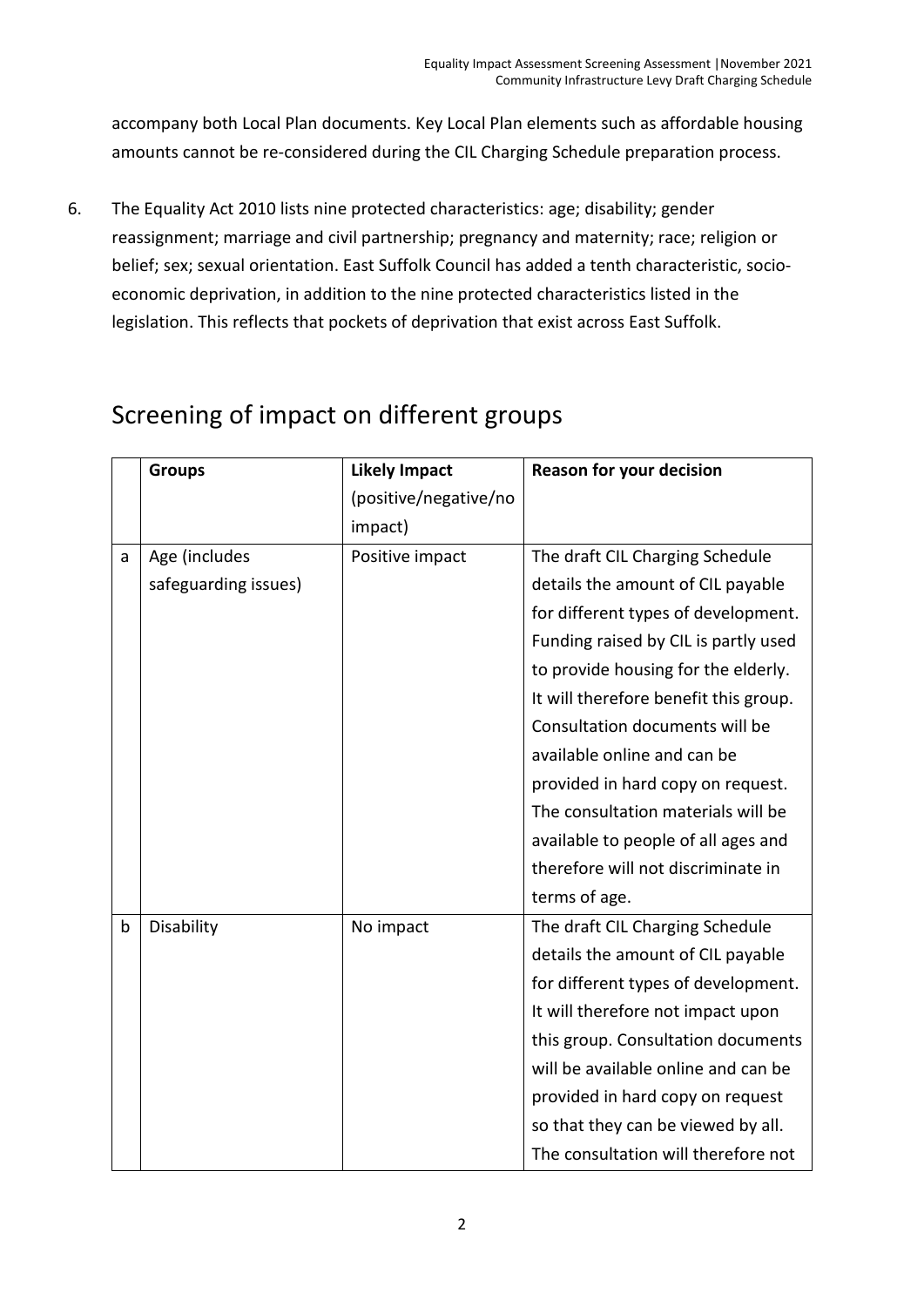|   |                     |           | discriminate against those with a    |
|---|---------------------|-----------|--------------------------------------|
|   |                     |           | disability.                          |
| C | Gender reassignment | No impact | The draft CIL Charging Schedule      |
|   |                     |           | details the amount of CIL payable    |
|   |                     |           | for different types of development.  |
|   |                     |           | It will therefore not impact upon    |
|   |                     |           | this group. Consultation documents   |
|   |                     |           | will be available online and can be  |
|   |                     |           | provided in hard copy on request     |
|   |                     |           | so that they can be viewed by all.   |
|   |                     |           | This consultation will therefore not |
|   |                     |           | discriminate against those who       |
|   |                     |           | have undergone gender                |
|   |                     |           | reassignment.                        |
| D | Marriage and Civil  | No impact | The draft CIL Charging Schedule      |
|   | Partnership         |           | details the amount of CIL payable    |
|   |                     |           | for different types of development.  |
|   |                     |           | It will therefore not impact upon    |
|   |                     |           | this group. Consultation documents   |
|   |                     |           | will be available online and can be  |
|   |                     |           | provided in hard copy on request     |
|   |                     |           | so that they can be viewed by all.   |
|   |                     |           | This consultation will therefore not |
|   |                     |           | discriminate against those who are   |
|   |                     |           | married or in a civil partnership.   |
| E | Pregnancy and       | No impact | The draft CIL Charging Schedule      |
|   | maternity           |           | details the amount of CIL payable    |
|   |                     |           | for different types of development.  |
|   |                     |           | It will therefore not impact upon    |
|   |                     |           | this group. Consultation documents   |
|   |                     |           | will be available online and can be  |
|   |                     |           | provided in hard copy on request     |
|   |                     |           | so that they can be viewed by all.   |
|   |                     |           | This consultation will therefore not |
|   |                     |           | discriminate against those who are   |
|   |                     |           | pregnant or on maternity leave.      |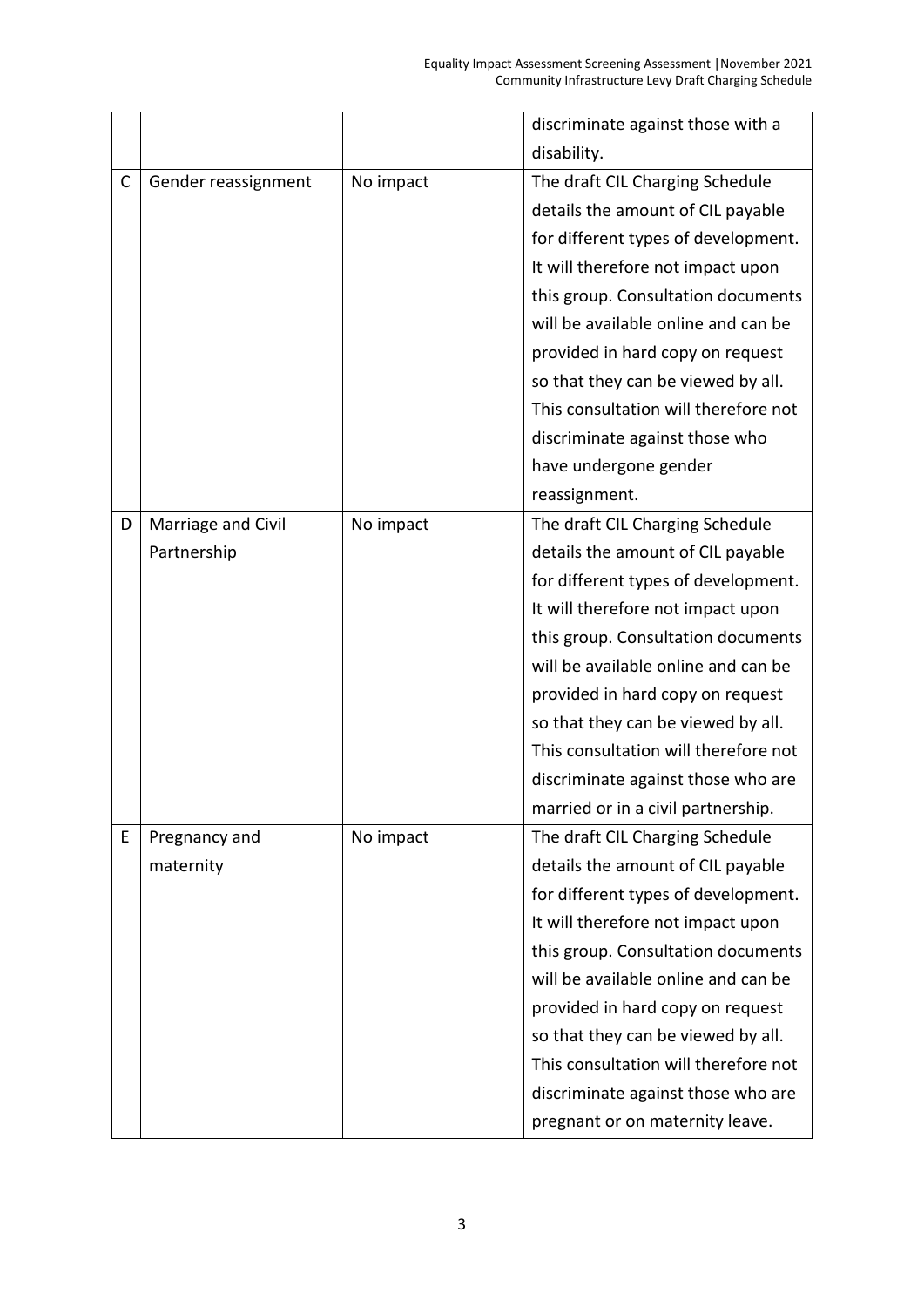| F | Race               | No impact | The draft CIL Charging Schedule     |
|---|--------------------|-----------|-------------------------------------|
|   |                    |           | details the amount of CIL payable   |
|   |                    |           | for different types of development. |
|   |                    |           | It will therefore not impact upon   |
|   |                    |           | this group. Consultation documents  |
|   |                    |           | will be available online and can be |
|   |                    |           | provided in hard copy on request    |
|   |                    |           | so that they can be viewed by all.  |
|   |                    |           | The consultation will therefore not |
|   |                    |           | discriminate against those from any |
|   |                    |           | racial background.                  |
| G | Religion or Belief | No impact | The draft CIL Charging Schedule     |
|   |                    |           | details the amount of CIL payable   |
|   |                    |           | for different types of development. |
|   |                    |           | It will therefore not impact upon   |
|   |                    |           | this group. Consultation documents  |
|   |                    |           | will be available online and can be |
|   |                    |           | provided in hard copy on request    |
|   |                    |           | so that they can be viewed by all.  |
|   |                    |           | The consultation will therefore not |
|   |                    |           | discriminate against those of       |
|   |                    |           | different religious beliefs.        |
| н | Sex                | No impact | The draft CIL Charging Schedule     |
|   |                    |           | details the amount of CIL payable   |
|   |                    |           | for different types of development. |
|   |                    |           | It will therefore not impact upon   |
|   |                    |           | this group. Consultation documents  |
|   |                    |           | will be available online and can be |
|   |                    |           | provided in hard copy on request    |
|   |                    |           | so that they can be viewed by all.  |
|   |                    |           | The consultation will therefore not |
|   |                    |           | discriminate against those of       |
|   |                    |           | different sexual identities.        |
| I | Sexual orientation | No impact | The draft CIL Charging Schedule     |
|   |                    |           | details the amount of CIL payable   |
|   |                    |           | for different types of development. |
|   |                    |           | It will therefore not impact upon   |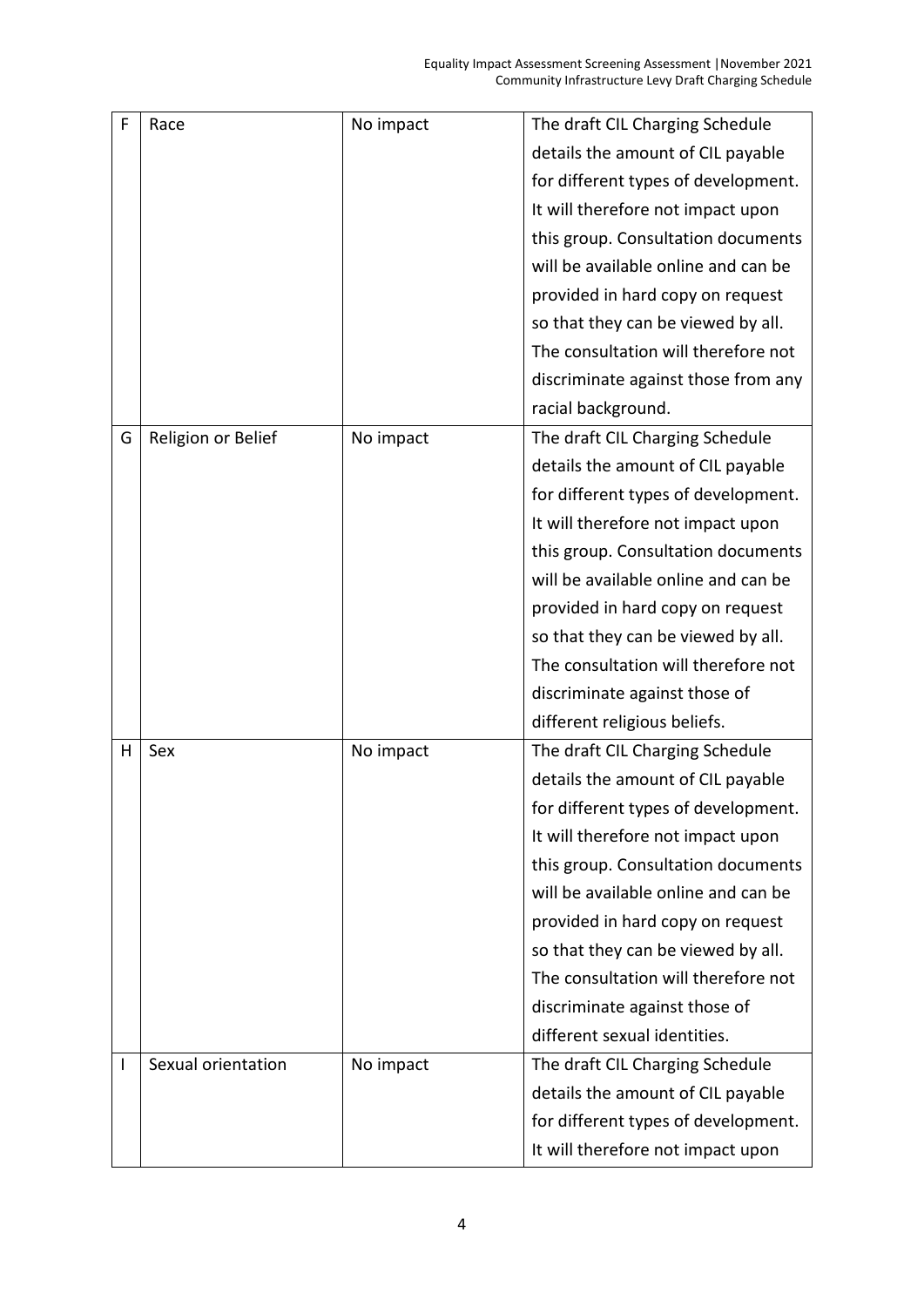|   |                               |           | this group. Consultation documents<br>will be available online and can be<br>provided in hard copy on request<br>so that they can be viewed by all.<br>The consultation will therefore not<br>discriminate against those of<br>different sexual orientations.                                                                                                                                                                       |
|---|-------------------------------|-----------|-------------------------------------------------------------------------------------------------------------------------------------------------------------------------------------------------------------------------------------------------------------------------------------------------------------------------------------------------------------------------------------------------------------------------------------|
| J | Socio-economic<br>deprivation | No impact | The draft CIL Charging Schedule<br>details the amount of CIL payable<br>for different types of development.<br>It will therefore not impact upon<br>this group. Consultation documents<br>will be available online and can be<br>provided in hard copy on request<br>so that they can be viewed by all.<br>The consultation will therefore not<br>discriminate against those who are<br>experiencing socio-economic<br>deprivation. |

#### <span id="page-6-0"></span>Consultation and Engagement

- 7. During the preparation of the CIL Charging Schedule there have been regular steering group meetings with colleagues in East Suffolk Council including Planning Policy, Infrastructure Delivery, and Major Sites and Infrastructure Officers. There have also been regular meetings with consultants from Aspinall Verdi.
- 8. There has been consultation during the preparation of the CIL Charging Schedule. An initial informal consultation took take place between 15<sup>th</sup> March 2021 and 26<sup>th</sup> April 2021, on the basic assumptions for the draft CIL Charging Schedule. Members of the Town and Parish Councils, Suffolk County Council, East Suffolk Councillors, neighbouring district Councils including the Broads Authority, developers, agents, landowners, business associations, civic societies, infrastructure providers), and public were consulted.
- 9. The initial consultation was presented at East Suffolk Council's Developer Forum meeting on 15th April 2021. The presentation included information on the preparation of the CIL Charging Schedule, details of the key assumptions for the CIL Charging Schedule, links to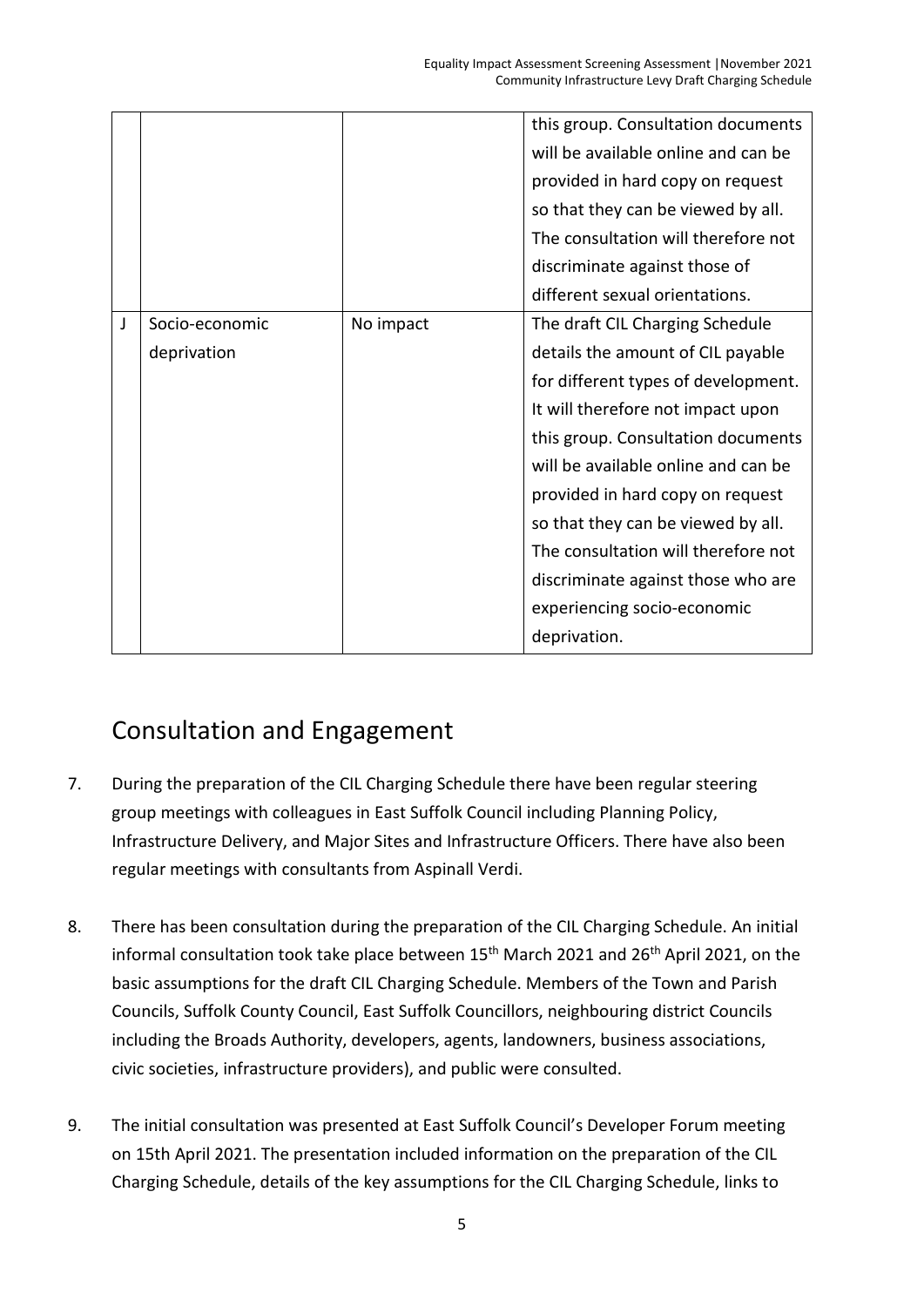the consultation documents and an opportunity for questions and discussion. In addition, Council officers gave presentations to two East Suffolk Council Parish Council Forums in April 2021.

- 10. In total of 10 individuals and organisations responded to the consultation on the CIL Charging Schedule and 3 responded to the CIL Instalment Policy. The Council's response and how the comments informed the preparation of the CIL Charging Schedule is detailed in the Consultation Statement.
- 11. A second public consultation will take placed from 11<sup>th</sup> November to 23<sup>rd</sup> December 2021 on the Draft CIL Charging Schedule. Consultation letters and emails will be sent to consultees. Publication online, in posters, newsletters and press releases will take place. The consultations will contact members of the Town and Parish Councils, Suffolk County Council, East Suffolk Councillors, neighbouring district Councils including the Broads Authority, developers, agents, landowners, business associations, civic societies, infrastructure providers), and members of the public.
- 12. In view of the current Covid-19 social distancing measures, the Council has set out measures to enable safe participation in the consultation and to ensure that those who wish to engage in the consultation are not disadvantaged. For those unable to view the consultation documents online, hard copies will be made available on request (free of charge) by post. For those who cannot view the consultation documents online or receive them by post, the Council will make hard copies available to view in libraries that are open and willing to host documents and in the Council's customer service centres by appointment. In view of these measures the Council does not consider that this consultation will disadvantage any of the groups covered by this EQIA screening exercise.

#### <span id="page-7-0"></span>Presentation in Different Languages

13. As part of a six-week period of formal consultation, the document will be published on the Council's website, with hard copies available on request for those unable to access it online. The document may be requested in a different language. When such requests are received the Customer Services Team will be involved with ensuring this request is actioned.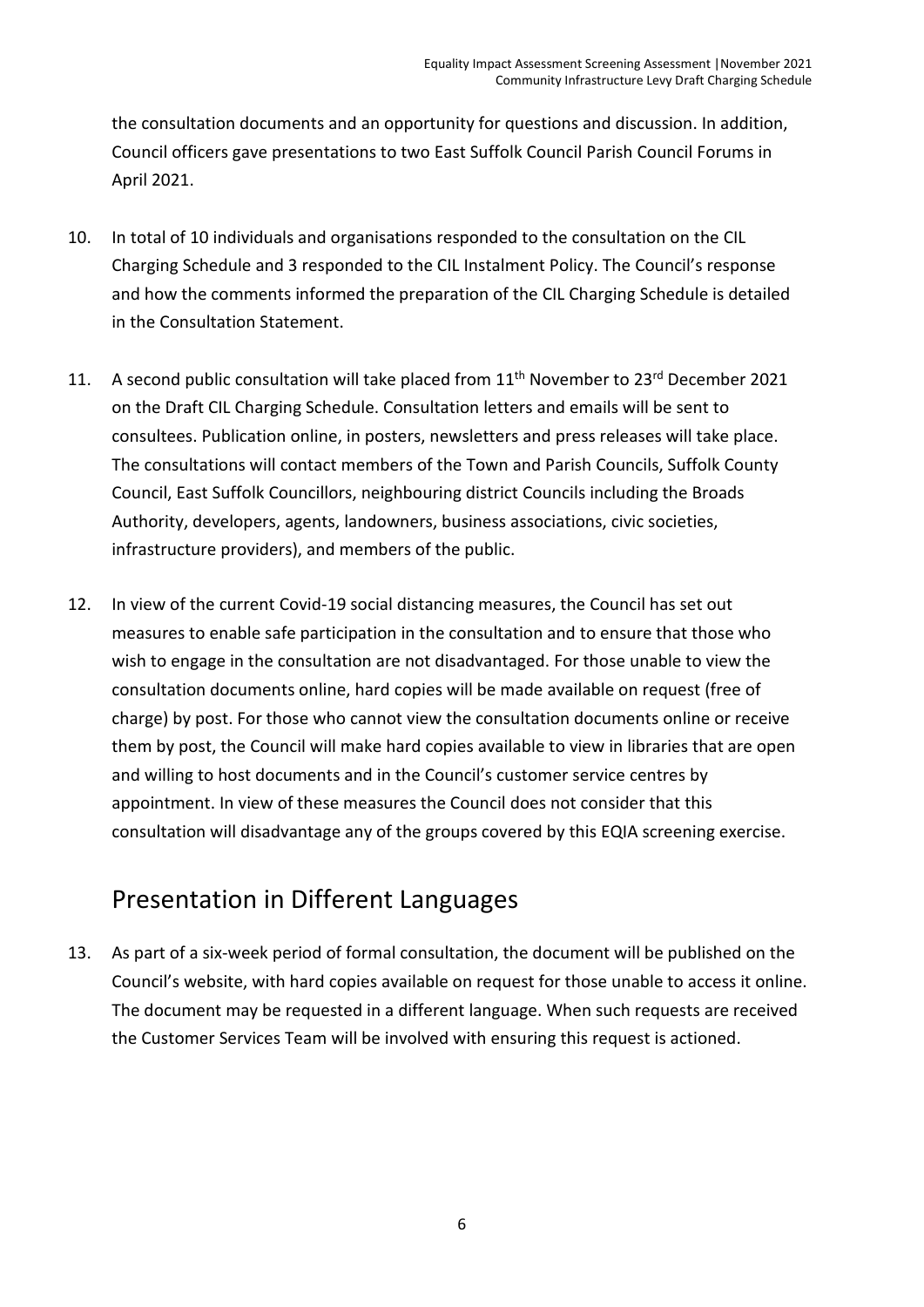### <span id="page-8-0"></span>Proposed Changes

14. The Council will analyse responses received during the public consultation and will make any necessary changes as a result of comments received.

#### <span id="page-8-1"></span>Conclusion

15. No negative impact upon any group with protected characteristics or experiencing socioeconomic deprivation was identified and therefore a full Equality Impact Assessment is not required.